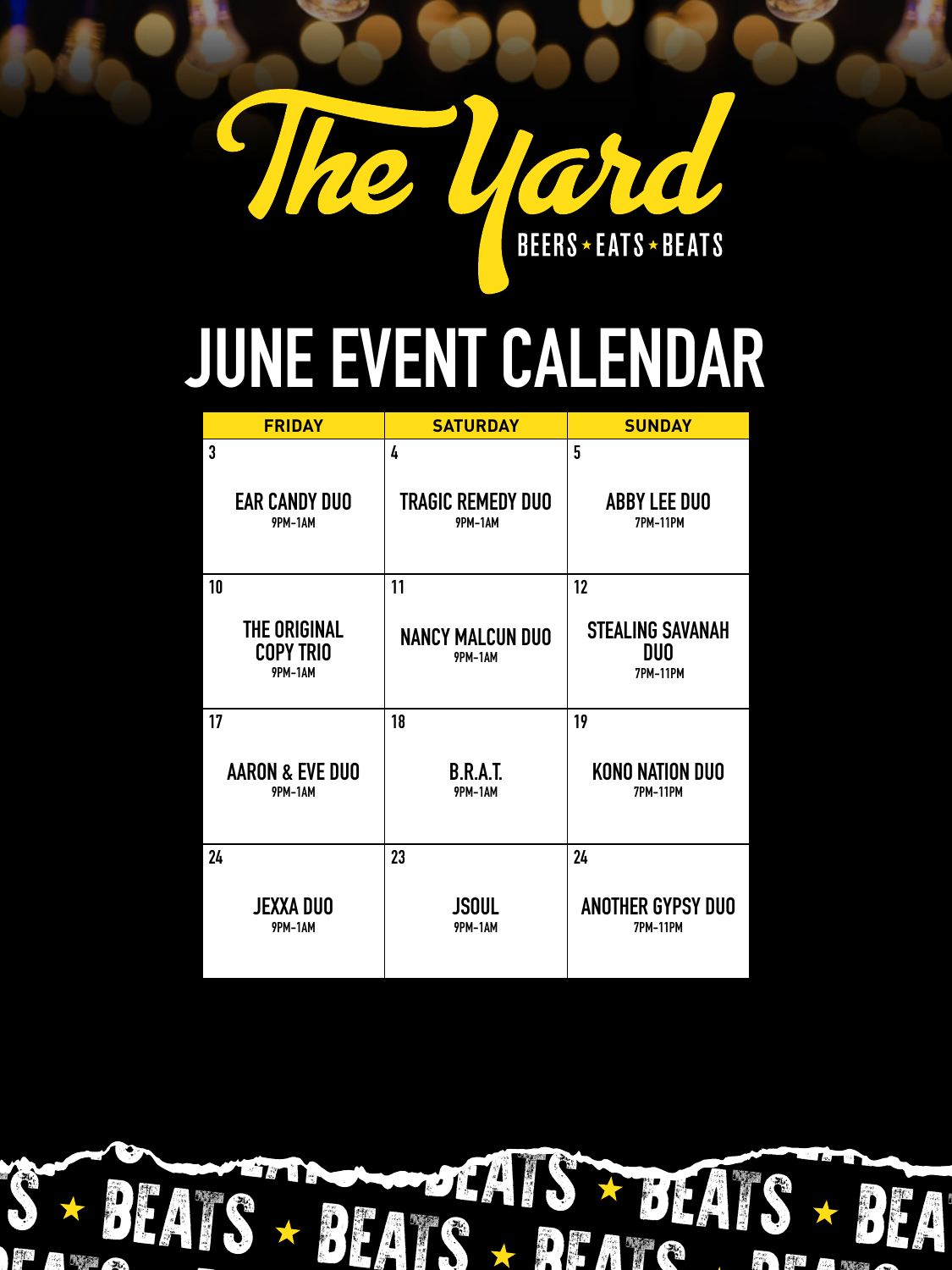

## **JULY EVENT CALENDAR**

| $\overline{2}$<br>$\mathbf 3$<br>B.R.A.T. 1PM-5PM<br>HIGH FIVE SWAN DIVE 1PM-5PM<br>DJ MIKE BALIK 5PM-9PM<br>DJ WAITAMINUTE 5PM-9PM<br>DJ PHILLY WILL 5PM-9PM<br>DJ RASHAUN 9PM-3AM<br>DJ ADUB 9PM-3AM<br>THE PULSE 10PM-2AM<br>KONO NATION 10PM-2AM<br>DJ REDLINE 10PM-3AM<br>THE ROYALS 10PM-2AM<br>7<br>10<br>4<br>8<br>9<br>JOSH LIBERIO 1PM-5PM<br>HIGH FIVE SWAN DIVE 1PM-5PM<br>DJ IMAGE 5PM-9PM<br>DROP IT LIKE IT'S YACHT<br>DJ FREEZIE 5PM-9PM<br>DJ ADUB 5PM-9PM<br>DJ FREEZIE 9PM-3AM<br>Yacht Rock Theme Party<br><b>CRASH THE PARTY 10PM-2AM</b><br>DJ GLENN PAUL 5PM-9PM<br>DJ IMAGE 9PM-3AM<br>THE ROCKETS 10PM-2AM<br>9PM-1AM<br>DJ RASHAUN 10PM-3AM<br>THE WAY OUTS 10PM-2AM<br>15<br>16<br>17<br>14<br><b>JEXXA DUO 1PM-5PM</b><br>DJ WAITAMINUTE 5PM-9PM<br><b>TGIT</b><br>B.R.A.T. 1PM-5PM<br>DJ SEPPER 5PM-9PM<br><b>90s THEMED PARTY</b><br>DJ KEVIN KONG 9PM-3AM<br>DJ FREEZIE 9PM-3AM<br>9PM-1AM<br>GO GO RETRO 10PM-2AM<br><b>NIGHT ANTHEM 10PM-2AM</b><br>21<br>24<br>22<br>23<br><b>KEN AND CI BON 1PM-5PM</b><br>DJ WAITAMINUTE 5PM-9PM<br>DROP IT LIKE IT'S YACHT<br>B.R.A.T. 1PM-5PM<br>DJ JOE BROSCOE 5PM-9PM<br>DJ RASHUAN 9PM-3AM<br>YACHT ROCK THEME PARTY<br>DJ SEPPER 9PM-3AM<br>DJ VITO G 5PM-9PM<br>9PM-1AM<br>THREE AM TOKYO 10PM-2AM<br><b>LOST IN PARIS 10PM-2AM</b><br>28<br>29<br>31<br>30<br>AARON & EVE DUO 1PM-5PM<br>DJ MIKE BALIK 5PM-9PM<br><b>TGIT</b><br>DJ MIXOLOGY 5PM-9PM<br><b>KICKING SUNRISE 1PM-5PM</b><br><b>90s THEMED PARTY</b><br>DJ ABUB 9PM-3AM<br>DJ FREEZIE 9PM-3AM<br>DJ RASHAUN 5PM-9PM<br>9PM-1AM<br>CAT 5 10PM-2AM<br><b>GARDEN STATE RADIO 10PM-2AM</b> | <b>BLACK CAR GINA DUO 1PM-5PM</b><br>ANOTHER GYPSY DUO 5PM-9PM<br>S SEATS + BEATS + BEATS + BEA | <b>MONDAY</b> | <b>THURSDAY</b> | <b>FRIDAY</b> | <b>SATURDAY</b> | <b>SUNDAY</b> |
|---------------------------------------------------------------------------------------------------------------------------------------------------------------------------------------------------------------------------------------------------------------------------------------------------------------------------------------------------------------------------------------------------------------------------------------------------------------------------------------------------------------------------------------------------------------------------------------------------------------------------------------------------------------------------------------------------------------------------------------------------------------------------------------------------------------------------------------------------------------------------------------------------------------------------------------------------------------------------------------------------------------------------------------------------------------------------------------------------------------------------------------------------------------------------------------------------------------------------------------------------------------------------------------------------------------------------------------------------------------------------------------------------------------------------------------------------------------------------------------------------------------------------------------------------------------------------------------------------------------------------------|-------------------------------------------------------------------------------------------------|---------------|-----------------|---------------|-----------------|---------------|
|                                                                                                                                                                                                                                                                                                                                                                                                                                                                                                                                                                                                                                                                                                                                                                                                                                                                                                                                                                                                                                                                                                                                                                                                                                                                                                                                                                                                                                                                                                                                                                                                                                 |                                                                                                 |               |                 |               |                 |               |
|                                                                                                                                                                                                                                                                                                                                                                                                                                                                                                                                                                                                                                                                                                                                                                                                                                                                                                                                                                                                                                                                                                                                                                                                                                                                                                                                                                                                                                                                                                                                                                                                                                 |                                                                                                 |               |                 |               |                 |               |
|                                                                                                                                                                                                                                                                                                                                                                                                                                                                                                                                                                                                                                                                                                                                                                                                                                                                                                                                                                                                                                                                                                                                                                                                                                                                                                                                                                                                                                                                                                                                                                                                                                 |                                                                                                 |               |                 |               |                 |               |
|                                                                                                                                                                                                                                                                                                                                                                                                                                                                                                                                                                                                                                                                                                                                                                                                                                                                                                                                                                                                                                                                                                                                                                                                                                                                                                                                                                                                                                                                                                                                                                                                                                 |                                                                                                 |               |                 |               |                 |               |
|                                                                                                                                                                                                                                                                                                                                                                                                                                                                                                                                                                                                                                                                                                                                                                                                                                                                                                                                                                                                                                                                                                                                                                                                                                                                                                                                                                                                                                                                                                                                                                                                                                 |                                                                                                 |               |                 |               |                 |               |

S BEATS BEATS BEATS BEATS

BEATS BEATS BEATS BEATS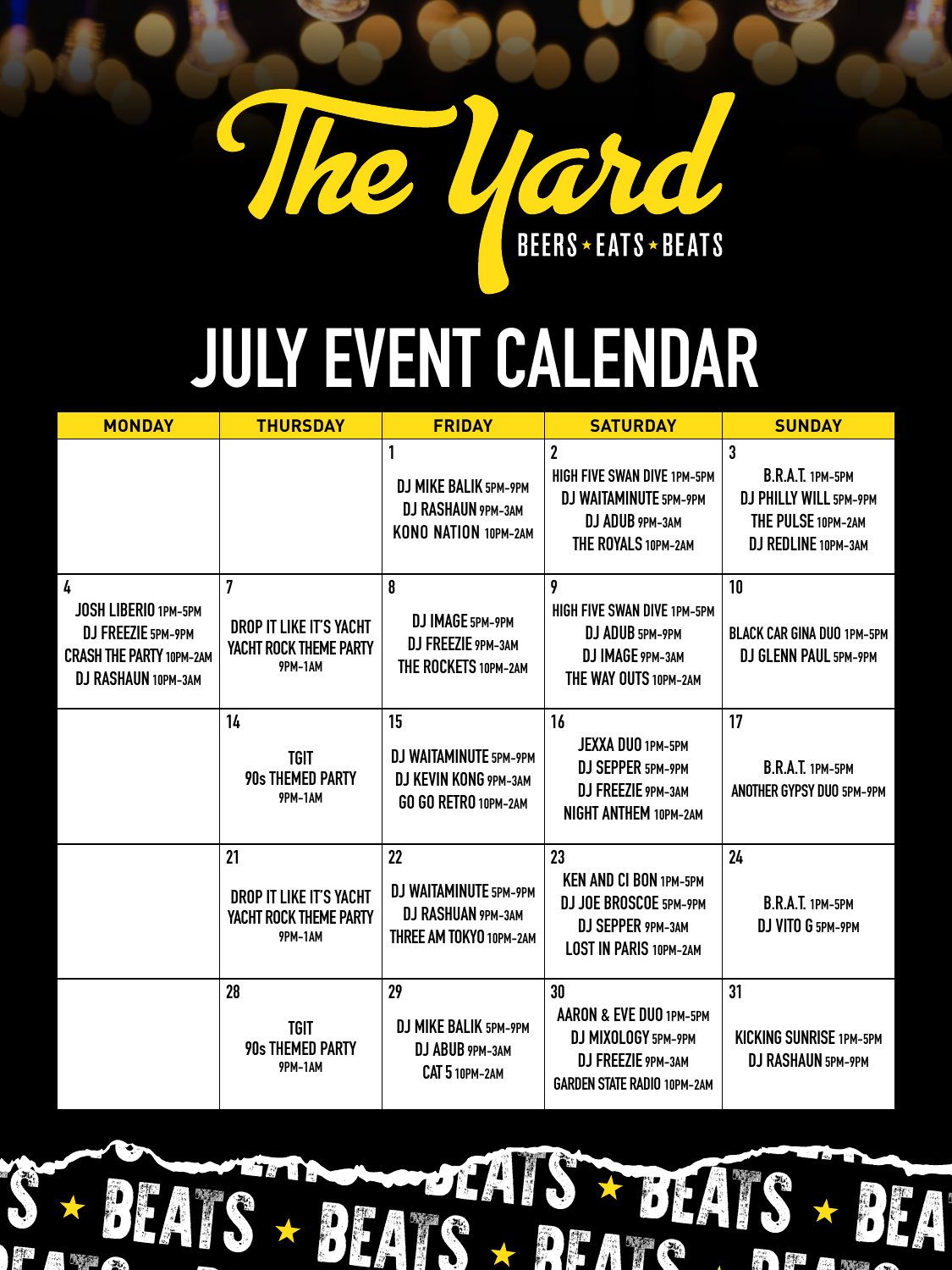

### **AUGUST EVENT CALENDAR**

|    | <b>THURSDAY</b>                | <b>FRIDAY</b>                                                                                       | <b>SATURDAY</b>                                                                                  | <b>SUNDAY</b>                                                                                                 |
|----|--------------------------------|-----------------------------------------------------------------------------------------------------|--------------------------------------------------------------------------------------------------|---------------------------------------------------------------------------------------------------------------|
| 4  | <b>THEMED PARTY</b><br>9PM-1AM | 5<br>DUO TBD 1PM-5PM<br>DJ TBD 5PM-9PM<br><b>DJ RASHAUN 9PM-3AM</b><br>LIMA BEAN RIOT 10PM-2AM      | 6<br>DUO TBD 1PM-5PM<br>DJ TBD 5PM-9PM<br>DJ ADUB 9PM-3AM<br>THE BENDERZ 10PM-2AM                | 7<br>LIMA BEAN RIOT 1PM-5PM<br>DJ TBD 5PM-9PM<br><b>PHISH BAND</b><br>(SUBJECT TO CHANGE)                     |
| 11 | <b>THEMED PARTY</b><br>9PM-1AM | 12<br>DUO TBD 1PM-5PM<br>DJ TBD 5PM-9PM<br><b>DJ KURTEOUSY 9PM-3AM</b><br>SHOT OF SOUTHERN 10PM-2AM | 13<br>DUO TBD 1PM-5PM<br>DJ TBD 5PM-9PM<br>DJ FREEZIE 9PM-3AM<br>RADIO NASHVILLE 10PM-2AM        | 14<br><b>B.R.A.T. 1PM-5PM</b><br>DJ TBD 5PM-9PM<br>DJ KEVIN KONG 9PM-3AM<br><b>DEREK CRIDER BAND 10PM-2AM</b> |
| 18 | <b>THEMED PARTY</b><br>9PM-1AM | 19<br>DUO TBD 1PM-5PM<br>DJ TBD 5PM-9PM<br>DJ TBD 9PM-3AM<br><b>TURNING THE TIDE 10PM-2AM</b>       | 20<br>DUO TBD 1PM-5PM<br>DJ TBD 5PM-9PM<br><b>DJ RASHAUN 9PM-3AM</b><br>THE PULSE 10PM-2AM       | 21<br>CAT 5 DUO 1PM-5PM<br>DJ TBD 5PM-9PM                                                                     |
| 25 | <b>THEMED PARTY</b><br>9PM-1AM | 26<br>DUO TBD 1PM-5PM<br>DJ TBD 5PM-9PM<br>DJ FREEZIE 9PM-3AM<br>STEALING SAVANAH 10PM-2AM          | 27<br>DUO TBD 1PM-5PM<br>DJ TBD 5PM-9PM<br>DJ ABUB 9PM-3AM<br><b>GARDEN STATE RADIO 10PM-2AM</b> | 28<br>DUO TBD 1PM-5PM<br>DJ TBD 5PM-9PM                                                                       |